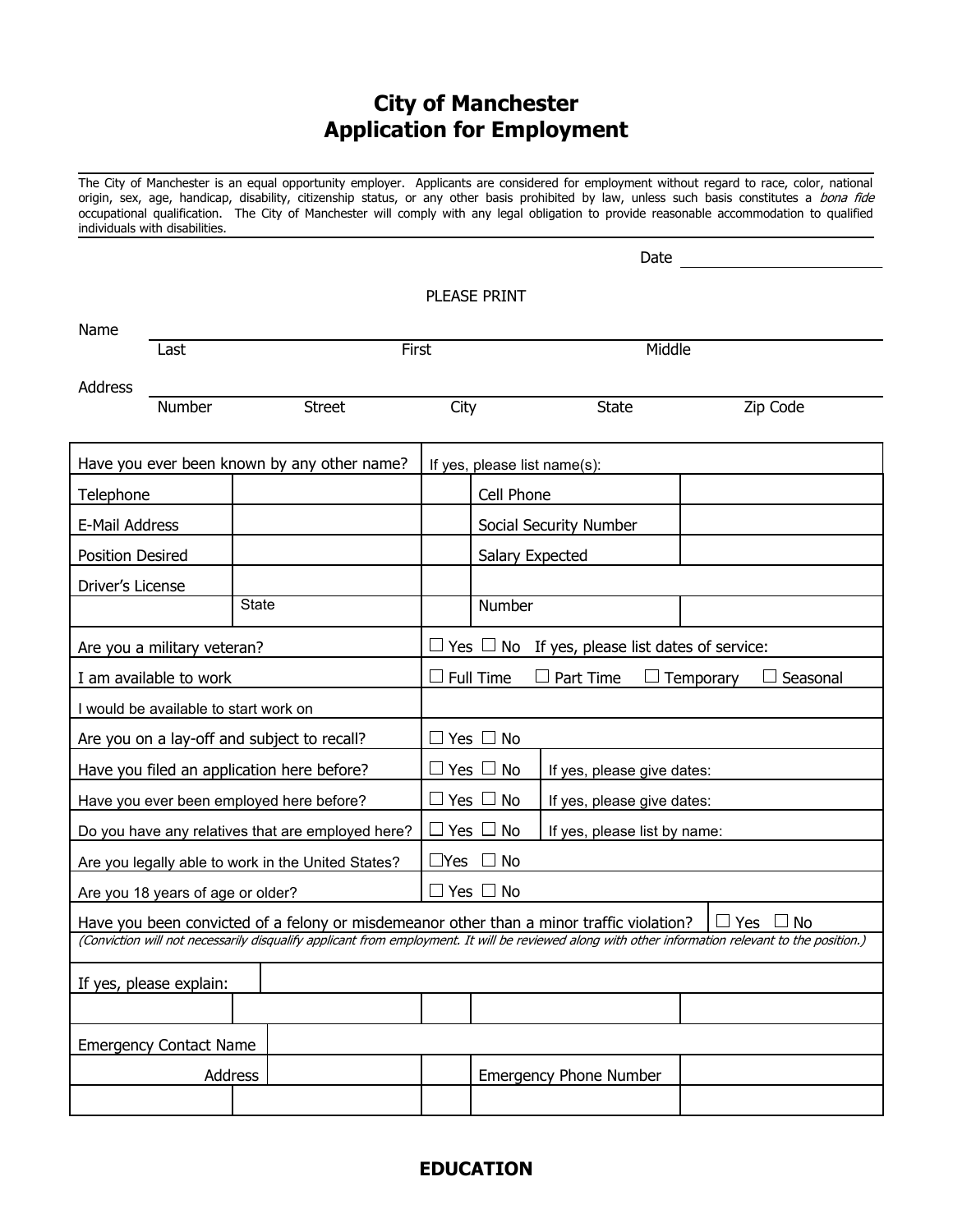| <b>Type of School</b>                                   | Name of School, City & State | <b>Number</b><br>of years | Graduate |           | <b>Course Pursued/</b><br><b>Degrees Granted</b> |
|---------------------------------------------------------|------------------------------|---------------------------|----------|-----------|--------------------------------------------------|
|                                                         |                              | completed                 | Yes      | <b>No</b> |                                                  |
| Grade School                                            |                              |                           |          |           |                                                  |
| Junior High School                                      |                              |                           |          |           |                                                  |
| Senior High School                                      |                              |                           |          |           |                                                  |
| College or University                                   |                              |                           |          |           |                                                  |
| <b>Business Trade or Technical</b><br>School or College |                              |                           |          |           |                                                  |
| Correspondence or Special<br>School or College          |                              |                           |          |           |                                                  |

Summarize special job-related skills and qualifications acquired from education, employment, volunteer work, or military service.

List specific skills or office machines, tools, machinery, or other equipment that you are trained on and can operate:

### **PERSONAL REFERENCES**

List the name, address, and telephone number of three references who are not related to you and are not previous employers.

| <b>L.</b> |      |         |       |
|-----------|------|---------|-------|
|           | Name | Address | Phone |
|           |      |         |       |
| 2.        |      |         |       |
|           | Name | Address | Phone |
|           |      |         |       |
| 3.        |      |         |       |
|           | Name | Address | Phone |
|           |      |         |       |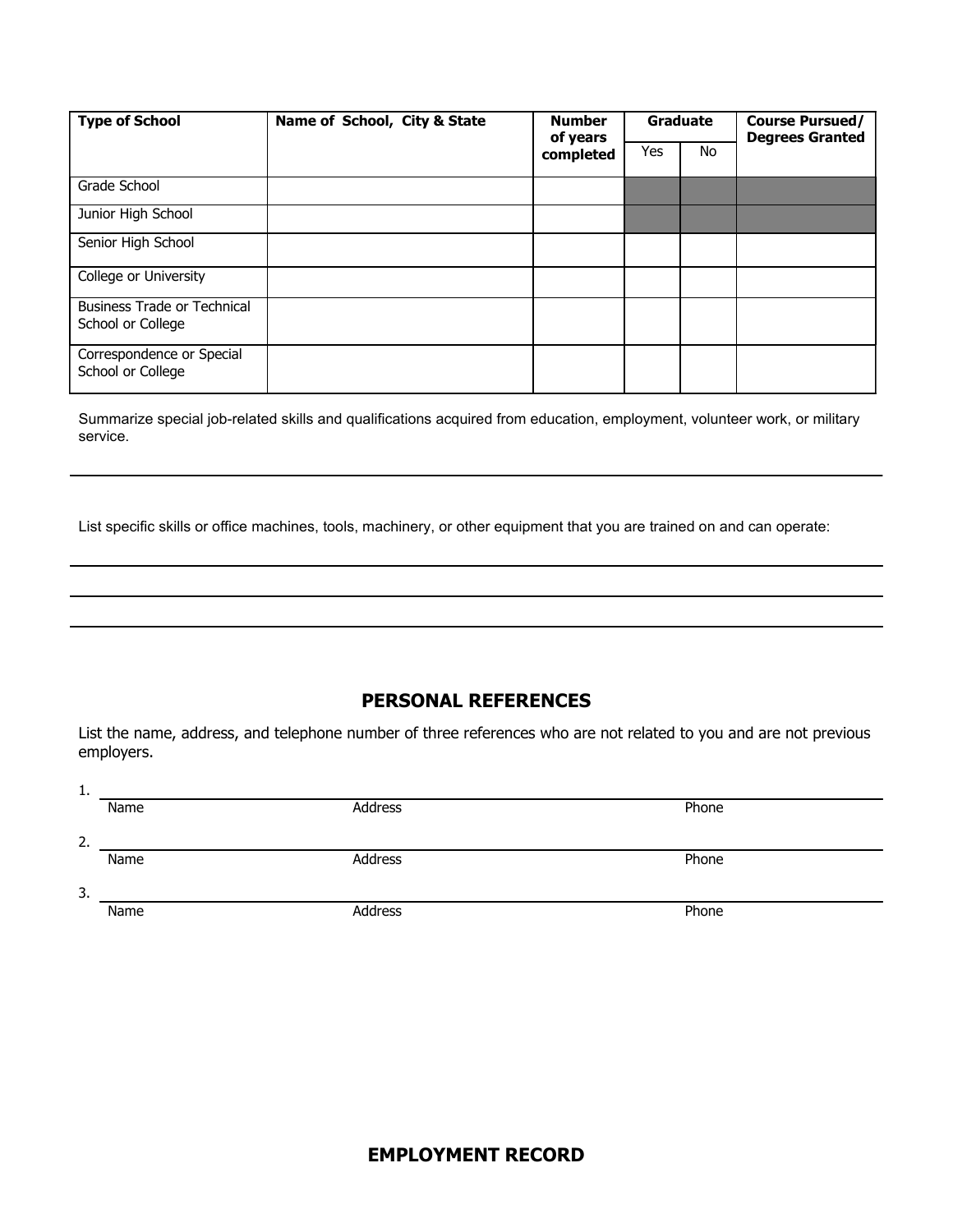Starting with your present or most recent job, list your employment experience. You may include job related military service assignments and volunteer activities that reflect your qualifications for employment. **Do not omit any employment during the last ten years.**

| <b>Employer</b>       | <b>Employment Dates</b>          | Kind of Work Performed: |
|-----------------------|----------------------------------|-------------------------|
|                       | From:<br>To:                     |                         |
| <b>Address</b>        |                                  |                         |
| Telephone             | Salary/Hourly Rate               |                         |
| Job Title             | Starting:                        | Reason for Leaving      |
|                       | Final:                           |                         |
| Immediate Supervisor: |                                  |                         |
|                       |                                  |                         |
| <b>Employer</b>       | <b>Employment Dates</b>          | Kind of Work Performed: |
| <b>Address</b>        | From:<br>To:                     |                         |
|                       |                                  |                         |
| Telephone             | Salary/Hourly Rate               |                         |
| Job Title             | Starting:                        | Reason for Leaving      |
|                       | Final:                           |                         |
| Immediate Supervisor: |                                  |                         |
|                       |                                  | Kind of Work Performed: |
| <b>Employer</b>       | <b>Employment Dates</b><br>From: |                         |
| <b>Address</b>        | To:                              |                         |
|                       |                                  |                         |
| Telephone             | Salary/Hourly Rate               | Reason for Leaving      |
| Job Title             | Starting:<br>Final:              |                         |
| Immediate Supervisor: |                                  |                         |
|                       |                                  |                         |
| <b>Employer</b>       | <b>Employment Dates</b>          | Kind of Work Performed: |
|                       | From:                            |                         |
| <b>Address</b>        | To:                              |                         |
| Telephone             | Salary/Hourly Rate               |                         |
| Job Title             | Starting:                        | Reason for Leaving      |
|                       | Final:                           |                         |
| Immediate Supervisor: |                                  |                         |
|                       |                                  |                         |

### **If you need additional space, please continue on a separate sheet of paper.**

| May we contact the employers listed above? $\Box$ Yes $\Box$ No<br>If no, please indicate which one(s) you do NOT wish us to contact, and state the reason why. |  |
|-----------------------------------------------------------------------------------------------------------------------------------------------------------------|--|
|                                                                                                                                                                 |  |
| $\Box$ Yes<br>$\Box$ No<br>Have you ever been discharged or asked to resign from any position?<br>If yes, please explain:                                       |  |
|                                                                                                                                                                 |  |